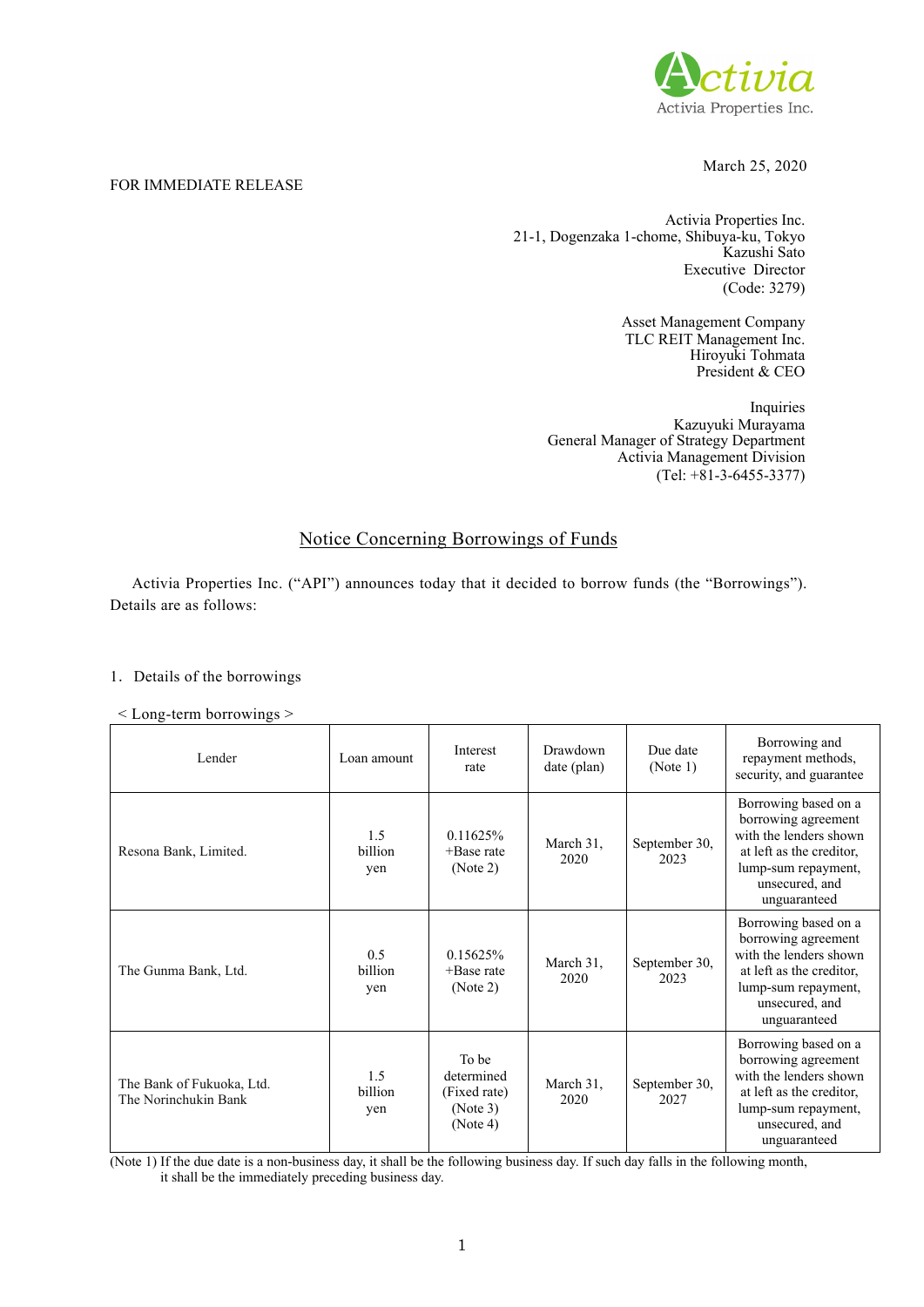

(Note 2) The interest payment will be made on the last day of April 2020 and the last day of each month thereafter as well as on the due date of the principal. (If an interest payment date is a non-business day, it shall be the following business day. If such day falls in the following month, it shall be the immediately preceding business day.)

 The base rate applicable to the period for the calculation of the interest payable on an interest payment date is the JBA one-month Japanese Yen TIBOR as of a date two business days prior to the interest payment date immediately preceding each interest payment date. (For the first interest payment, it will be on the drawdown date.) However, if the base rate applicable to the calculation period doesn't exist, the base rate will be the one corresponding to the period that will be calculated based on a method provided in the agreement.

After this, API will not announce the interest rate decisions for the borrowing. For changes in the JBA Japanese Yen TIBOR, the base rate, please check the website of the JBA TIBOR Administration (http://www.jbatibor.or.jp/english). (Note 3) Interest rate of the borrowing will be announced upon determination.

- (Note 4) The interest payment will be made on the last day of September 2020 and the last days of March and September in each year thereafter as well as on the due date of the principal. (If an interest payment date is a non-business day, it shall be the following business day. If such day falls in the following month, it shall be the immediately preceding business day.)
- 2.Reasons for the borrowings

API will use the borrowings to redeem a long-time borrowing of 3.5 billion yen which becomes mature on March 31, 2020 (the "Existing Long-term Borrowing"). For the details of the Existing Long-term Borrowing, please refer to "Notice Concerning Borrowing of Funds" released on March 26, 2015.

- 3.Amount, use and schedule of disbursement of funds to be raised
- (1) Total amount 3.5 billion yen in total
- (2) Specific purpose of use Funds will be used to redeem the Existing Long-term Borrowing
- (3) Scheduled date of disbursement March 31, 2020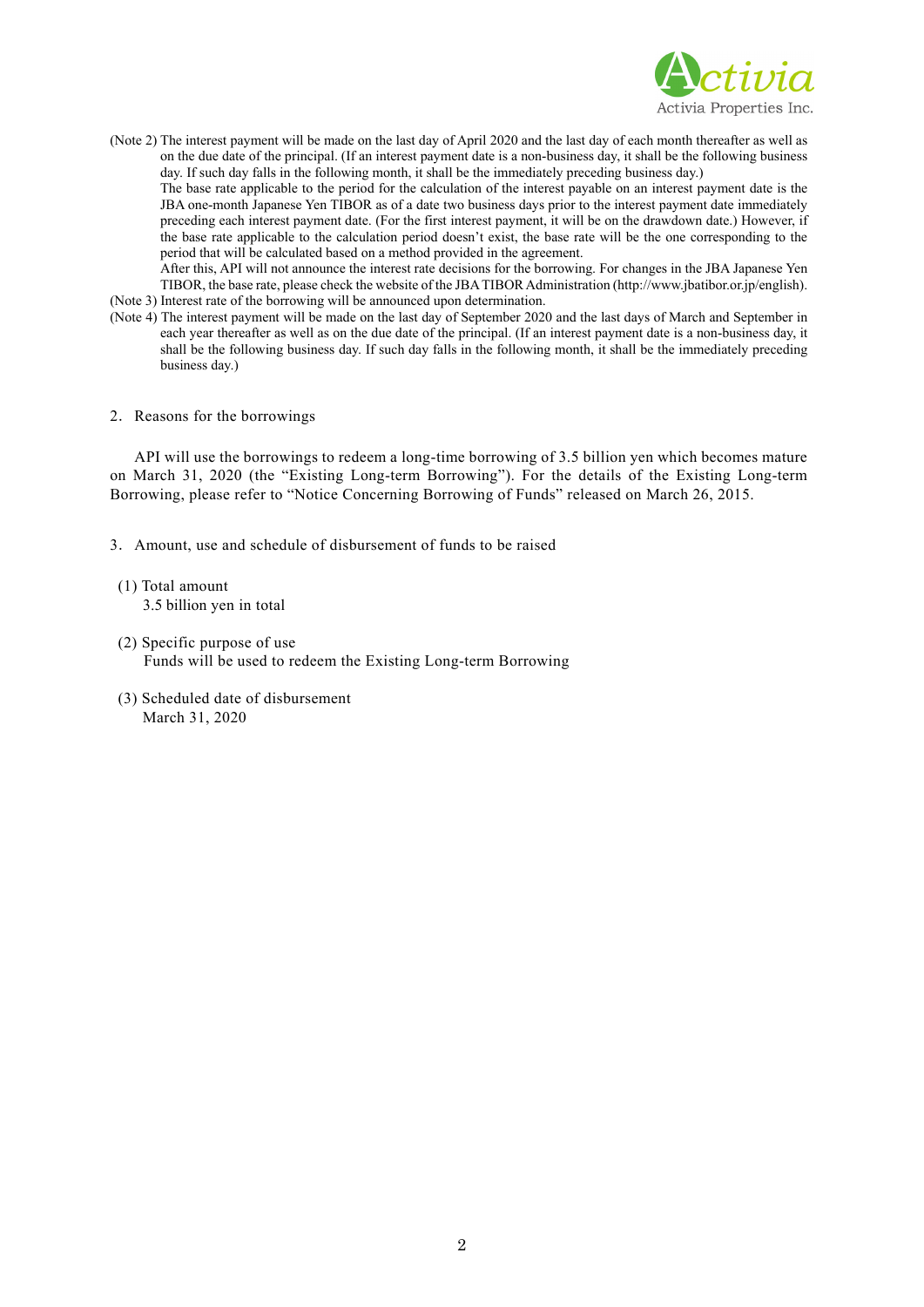

### 4. Status of borrowings payable, etc. after the Borrowings

|  |  | (1) Interest-bearing debt balance after the Borrowings |  |
|--|--|--------------------------------------------------------|--|
|--|--|--------------------------------------------------------|--|

|                                                                |                                                       |                                                      | (In millions of yen) |
|----------------------------------------------------------------|-------------------------------------------------------|------------------------------------------------------|----------------------|
|                                                                | Before<br>the Borrowings<br>(As of March 25,<br>2020) | After<br>the Borrowings<br>(As of March 31,<br>2020) | Change               |
| Short-term borrowings<br>(Note)                                | 9,000                                                 | 9,000                                                | 0                    |
| Long-term borrowings<br>to be repaid within one year           | 15,500                                                | 12,500                                               | (3,000)              |
| Long-term borrowings<br>(Note)                                 | 200,850                                               | 203,850                                              | 3,000                |
| Total amount of borrowings                                     | 225,350                                               | 225,350                                              | 0                    |
| Investment corporation bonds<br>to be redeemed within one year | 2,000                                                 | 2,000                                                | 0                    |
| Investment corporation bonds                                   | 17,000                                                | 17,000                                               | 0                    |
| Total amount of borrowings and<br>investment corporation bonds | 244,350                                               | 244,350                                              | 0                    |

(Note) Short-term borrowings refer to borrowings with a maturity period of one year or less, and long-term borrowings refer to borrowings with a maturity period of more than one year.

#### (2) Basic financing information after the Borrowings

|                                                                                                                                                                           | <b>Before</b><br>the Borrowings<br>(As of March 25,<br>2020) | <b>A</b> fter<br>the Borrowings<br>(As of March 31,<br>2020) | Change<br>(point) |
|---------------------------------------------------------------------------------------------------------------------------------------------------------------------------|--------------------------------------------------------------|--------------------------------------------------------------|-------------------|
| Long-term borrowing ratio<br>(Note 1) (Note 4)                                                                                                                            | 96.3%                                                        | 96.3%                                                        |                   |
| Long-term borrowing ratio<br>(excluding the long-term borrowings<br>to be repaid and investment<br>corporation bonds to be redeemed<br>within one year) (Note 2) (Note 4) | 89.2%                                                        | $90.4\%$                                                     | 1.2               |
| Fixed interest ratio<br>(Note 3) (Note 4)                                                                                                                                 | 89.7%                                                        | 88.9%                                                        | (0.8)             |

(Note 1) Long-term borrowing ratio is the ratio of the outstanding long-term borrowings (including the long-term borrowings to be repaid within one year) and investment corporation bonds (including the investment corporation bonds to be redeemed within one year) to the total of outstanding interest-bearing debt.

(Note 2) Long-term borrowing ratio (excluding the long-term borrowings to be repaid and investment corporation bonds to be redeemed within one year) is the ratio of the outstanding long-term borrowings (excluding the long-term borrowings to be repaid within one year) and investment corporation bonds (excluding the investment corporation bonds to be redeemed within one year) to the total of outstanding interest-bearing debt.

(Note 3) Fixed interest ratio is the ratio of the total of outstanding interest-bearing debt with fixed interest rates to the total of outstanding interest-bearing debt. The total of outstanding interest-bearing debt with fixed interest rates includes debts whose interest rates were converted into fixed interest rates by interest rate swap agreements.

(Note 4) Figures are rounded to the first decimal place.